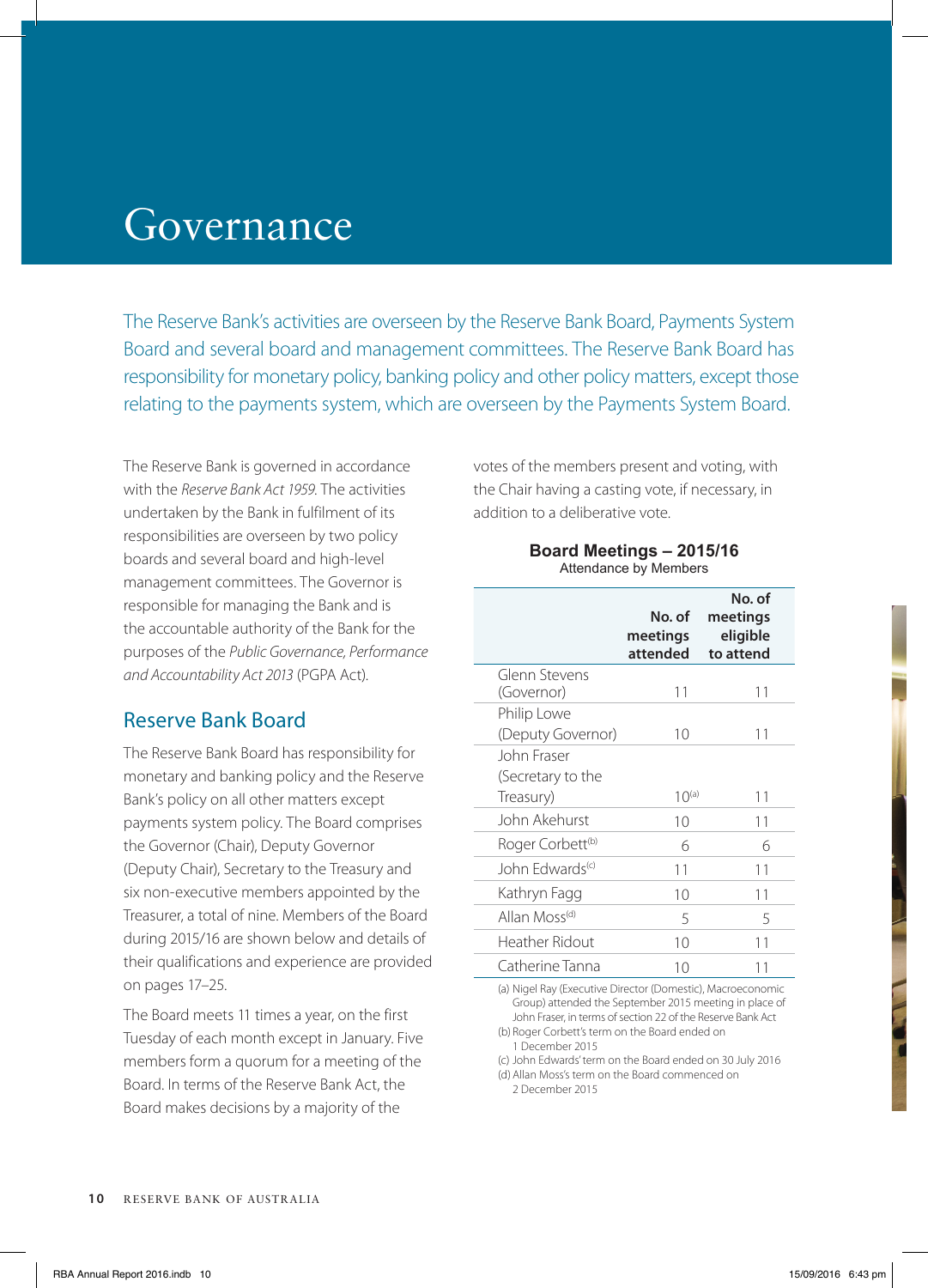Most meetings are held at the Head Office in Sydney. A meeting is held in Melbourne at least every second year. In addition, a meeting is held in another Australian city each year. In 2015/16, the Board met in Perth in December 2015 and in Hobart in April 2016.

The Board has an Audit Committee and a Remuneration Committee, whose activities are described below.

#### Payments System Board

The responsibilities of the Payments System Board are set out in the Reserve Bank Act. In particular, the Act requires the Board to ensure, within the limits of its powers, that the Reserve Bank's payments system policy is directed to the greatest advantage of the people of Australia

and that its related powers are exercised in such a way that, in the Board's opinion, will best contribute to:

- (i) controlling risk in the financial system; and
- (ii) promoting the efficiency of the payments system; and
- (iii) promoting competition in the market for payment services, consistent with the overall stability of the financial system.

The Payments System Board also has responsibility to ensure that the powers and functions of the Bank under Part 7.3 of the *Corporations Act 2001* (dealing with licensing of clearing and settlement facilities) are exercised in a way that will best contribute to the overall stability of the financial system.



The Reserve Bank's boardroom in the Sydney Head Office building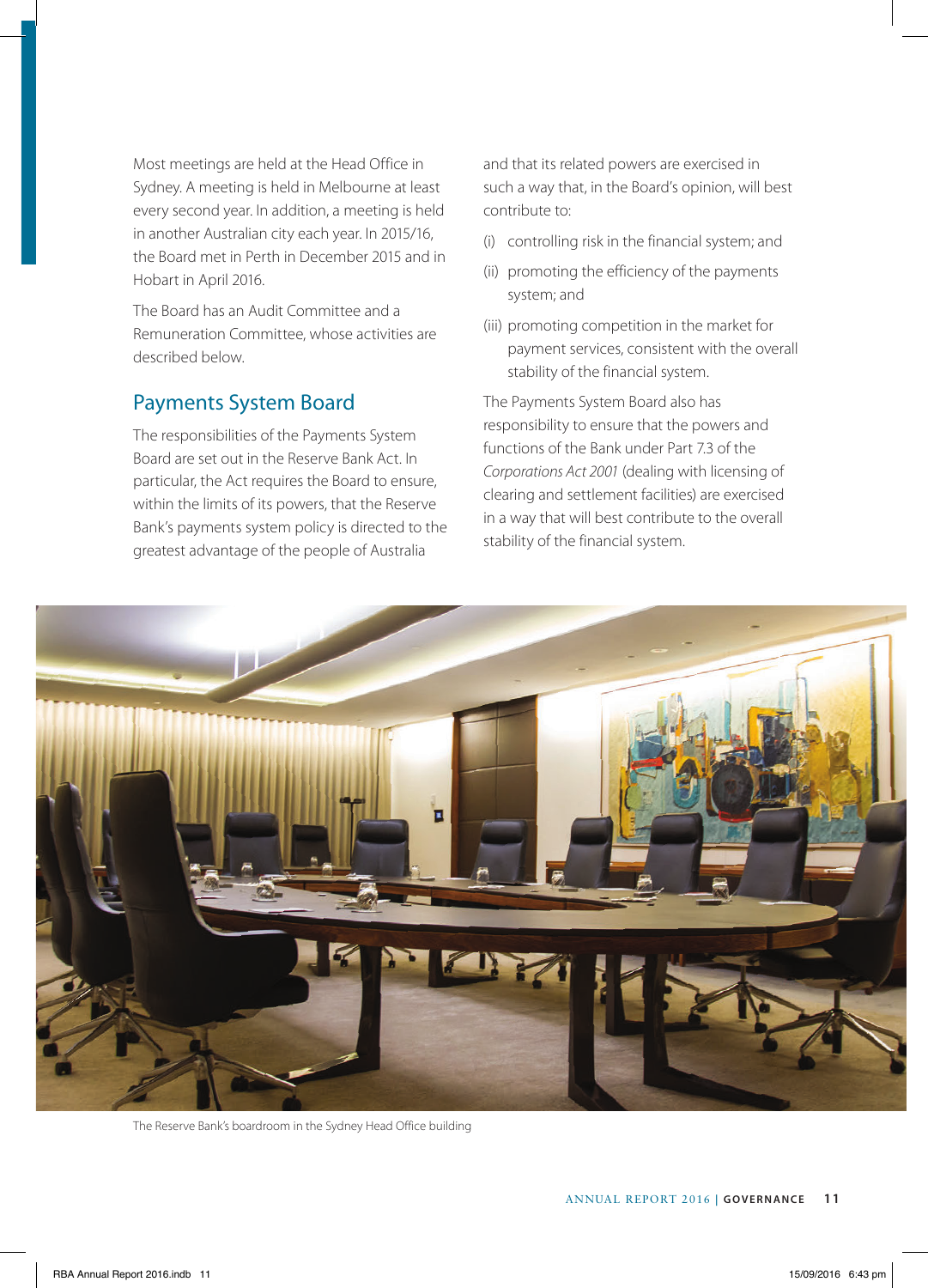The Payments System Board is distinct from the Reserve Bank Board and issues a separate annual report.

#### Conduct of Reserve Bank Board Members

On appointment to the Reserve Bank Board, each member is required under the Reserve Bank Act to sign a declaration to maintain confidentiality in relation to the affairs of the Board and the Reserve Bank.

Members must comply with their statutory obligations as directors of the Bank, including those set out in the PGPA Act. Members' obligations under the PGPA Act include, but are not limited to, obligations to exercise their powers and discharge their duties with care and diligence, honestly, in good faith and for a proper purpose. Members must not use their position, or any information obtained by virtue of their position, to benefit themselves or any other person, or to cause detriment to the Reserve Bank or any other person.

In order for members to discuss and decide monetary and financial system stability policies, notwithstanding any material personal interest in the outcome, the Reserve Bank Act requires them to furnish a confidential statement of material personal interests to the Treasurer annually and, during the year, to notify any substantial change since their most recent annual statement. Members must declare to the other members of the Board any material personal interest they have in a matter relating to the affairs of the Board other than monetary and financial stability policies. Members may give standing notice to other members outlining the nature and extent of a material personal interest in such matters.

Over and above these statutory requirements, members recognise their responsibility for

maintaining a reputation for integrity and propriety on the part of the Board and the Reserve Bank in all respects. Members have therefore adopted a Code of Conduct that provides a number of general principles as a guide for their conduct in fulfilling their duties and responsibilities as members of the Board, including restrictions on members undertaking financial transactions for their own account or participating in decisions regarding financial transactions in relation to their business or other interests at particular times. A copy of the Code of Conduct is on the Bank's website.

#### Audit Committee

The Audit Committee is constituted as a subcommittee of the Reserve Bank Board. Its primary objective is to assist the Governor and the Board in fulfilling certain obligations in terms of the Reserve Bank Act and the PGPA Act. In particular, the Audit Committee assists the Governor and the Board in relation to:

- **•** preparing the annual report, including a report of operations, a performance statement and the financial statements
- **•** establishing and maintaining appropriate systems of internal control
- **•** establishing and maintaining appropriate systems of risk oversight and management.

John Akehurst, a member of the Reserve Bank Board, chairs the Audit Committee. Other members of the committee are Kathryn Fagg, a member of the Reserve Bank Board, and Sandra Birkensleigh and Michael Coleman, both of whom are company directors and former senior audit partners of major accounting firms who have extensive experience in the finance sector.

In September 2015, Terry Williamson, a company director and former senior audit partner of a major accounting firm, retired from the Audit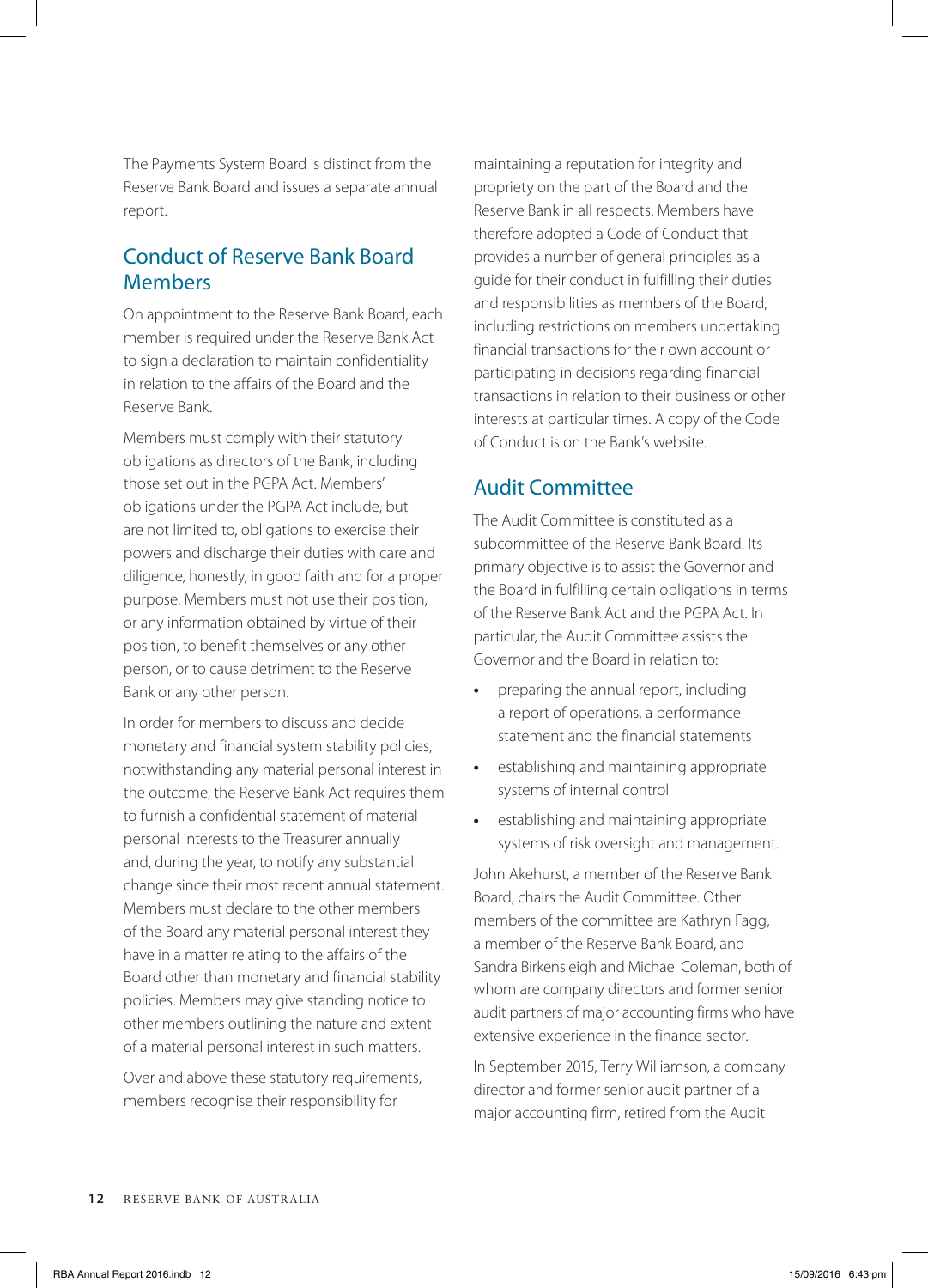# **Audit Committee Meetings – 2015/16**

|                                    |               | No. of<br>No. of meetings<br>meetings eligible to<br>attended attend |
|------------------------------------|---------------|----------------------------------------------------------------------|
| John Akehurst*                     |               |                                                                      |
| Sandra Birkensleigh <sup>(a)</sup> | 3             | 3                                                                    |
| Michael Coleman                    | 3             | 4                                                                    |
| Roger Corbett*(b)                  | $\mathcal{D}$ | $\mathcal{P}$                                                        |
| Kathryn Fagg <sup>*(c)</sup>       | C.            | $\mathcal{P}$                                                        |
| Terry Williamson <sup>(d)</sup>    |               |                                                                      |

\* Member of the Reserve Bank Board

(a) Sandra Birkensleigh's term commenced on 9 September 2015 (b) Roger Corbett's term ended on 1 December 2015 (c) Kathryn Fagg's term commenced on 2 December 2015 (d) Terry Williamson's term ended on 8 September 2015

Committee after completing a five-year term. At the final meeting attended by Mr Williamson in July 2015, the Chair, on behalf of all committee members, paid tribute to the contribution Mr Williamson had made to the work of the committee, drawing on his background and experience in the finance sector.

Consistent with contemporary governance standards, no Reserve Bank executive is a member of the Audit Committee. Representatives of the Bank's internal and external auditors participate in meetings as appropriate at the invitation of the Chair. The Deputy Governor attends meetings of the committee on a regular basis as the chief representative of the Bank's management. Other senior Bank executives attend meetings of the committee by invitation on a regular basis or as required.

During 2015/16, the Audit Committee met on four occasions. At its July 2016 meeting, the committee considered the draft consolidated financial statements for the Reserve Bank for the year ended 30 June 2016 and agreed that the statements be presented to the Governor and the Reserve Bank Board with its endorsement. The committee meets at least annually with the external auditors without management present; in respect of 2015/16, this occurred immediately following the July 2016 meeting.

#### Remuneration Committee

The Remuneration Committee of the Reserve Bank Board was established in terms of section 24A of the Reserve Bank Act to recommend to the Board 'terms and conditions relating to the remuneration and allowances' for the Governor and Deputy Governor. Membership of the committee is drawn from the non-executive members of the Board and comprises Catherine Tanna (Chair), Ian Harper (following John Edwards' retirement from the Board on 30 July 2016) and Allan Moss. During 2015/16, the committee met on three occasions.

The offices of Governor and Deputy Governor are Principal Executive Offices in terms of the *Remuneration Tribunal Act 1973*, which provides for the Remuneration Tribunal to determine the applicable remuneration reference rate for these offices. The Remuneration Committee reviews the terms and conditions (including remuneration) applying to the Governor and Deputy Governor annually and recommends adjustments to the Board for approval, providing that such terms and conditions are consistent with the framework for Principal Executive Offices determined by the Remuneration Tribunal. The Remuneration Committee is also kept informed of the general remuneration arrangements for Reserve Bank staff. The Governor attends meetings of the Remuneration Committee at the invitation of the Chair to discuss remuneration matters in the Bank, but not those relating to his own remuneration. The committee communicates with the Remuneration Tribunal as required.

In accordance with section 21A of the Reserve Bank Act, neither the Governor nor the Deputy Governor takes part in decisions of the Board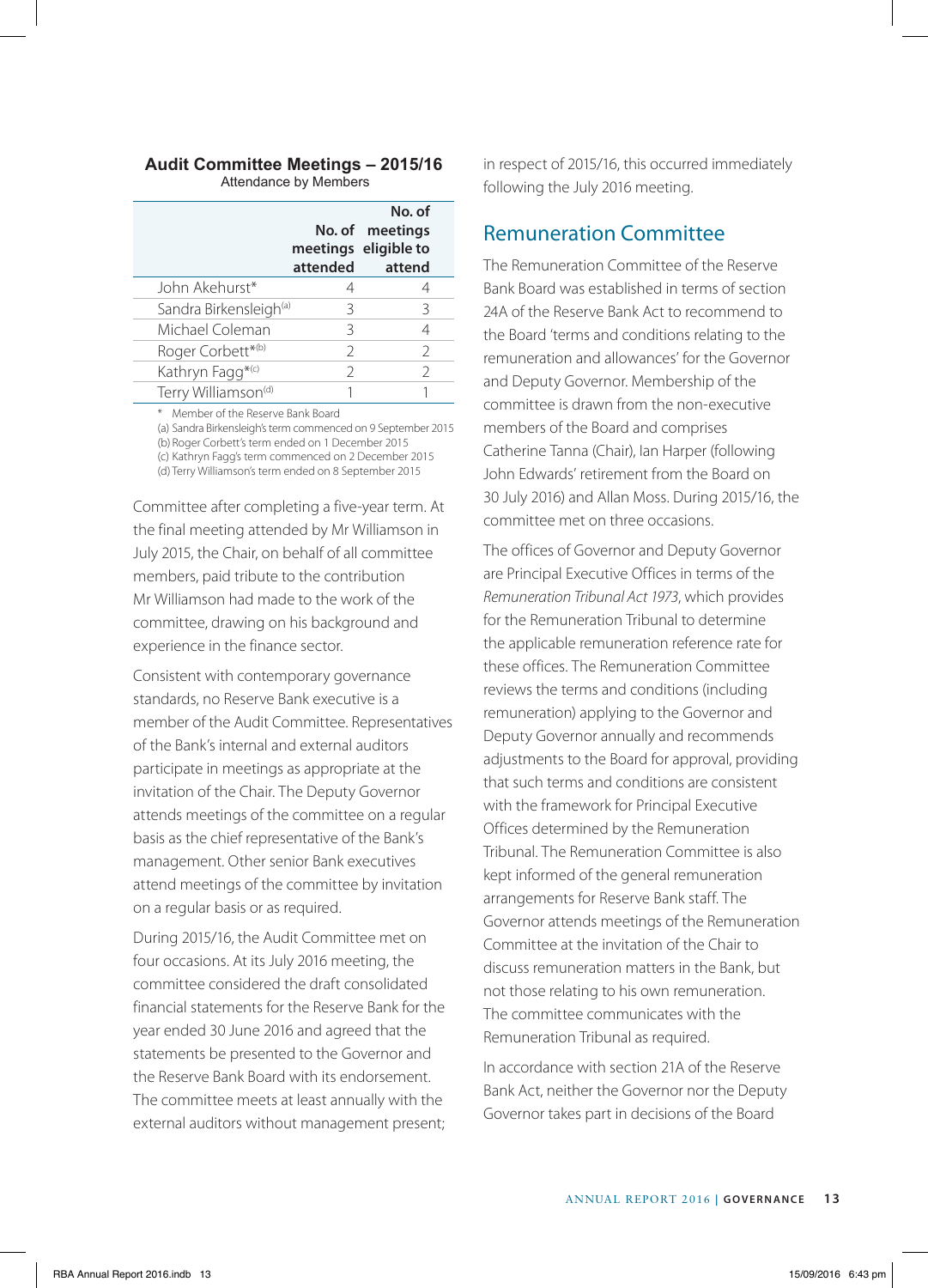#### **Remuneration Committee Meetings – 2015/16**

Attendance by Members

|                              | No. of<br>meetings<br>attended | No. of<br>meetings<br>eligible to<br>attend |
|------------------------------|--------------------------------|---------------------------------------------|
| Roger Corbett <sup>(a)</sup> |                                |                                             |
| John Edwards <sup>(b)</sup>  | 3                              | 3                                           |
| Allan Moss <sup>(c)</sup>    | C.                             | $\mathcal{D}$                               |
| Catherine Tanna              |                                | 2                                           |

(a) Roger Corbett's term ended on 1 December 2015 (b)John Edwards' term ended on 30 July 2016

(c) Allan Moss's term commenced on 2 December 2015

relating to the determination or application of any terms or conditions on which either of them holds office.

#### Remuneration and Allowances

Remuneration and travel allowances for the non-executive members of the Reserve Bank Board are set by the Remuneration Tribunal. Remuneration of Board members for their membership of the Audit Committee is determined by the Remuneration Tribunal. The longstanding practice of the Bank has been to provide the same level of remuneration to members of the Audit Committee who are not also members of the Reserve Bank Board. Membership of the Remuneration Committee is not remunerated.

# Induction of Board Members

The induction program assists newly appointed Board members to understand their role and responsibilities, and provides them with an overview of the Reserve Bank's policy framework and operations. Separate briefing sessions are tailored to meet particular needs or interests.

## Policy Risk Management Framework and Board Review

Towards the end of 2015, the Reserve Bank Board reviewed the monetary policy risk register and endorsed a process whereby some risks and controls would be more fully articulated. At the same time, the Board conducted a review of its own operation and processes. This concluded that Board processes were functioning effectively and led to some enhancements whereby members spend more time on medium-term issues relevant to monetary policy at a number of meetings each year.

## Executive Committee

The Executive Committee is the key decisionmaking committee of the Reserve Bank for matters of a management and/or administrative nature. It is a management committee, whose role is to assist and support the Governor in fulfilling his responsibilities to manage the Bank (in particular under the Reserve Bank Act and as the accountable authority under the PGPA Act). The committee, which is chaired by the Governor and comprises the Bank's most senior executives, generally meets weekly. The heads of the Audit, Information and Risk and Compliance departments and the General Counsel attend meetings of the Executive Committee in an advisory capacity.

#### Risk Management Committee

The Risk Management Committee has responsibility for ensuring that operational and financial risks are identified, assessed and properly managed across the Reserve Bank in accordance with its Risk Management Policy.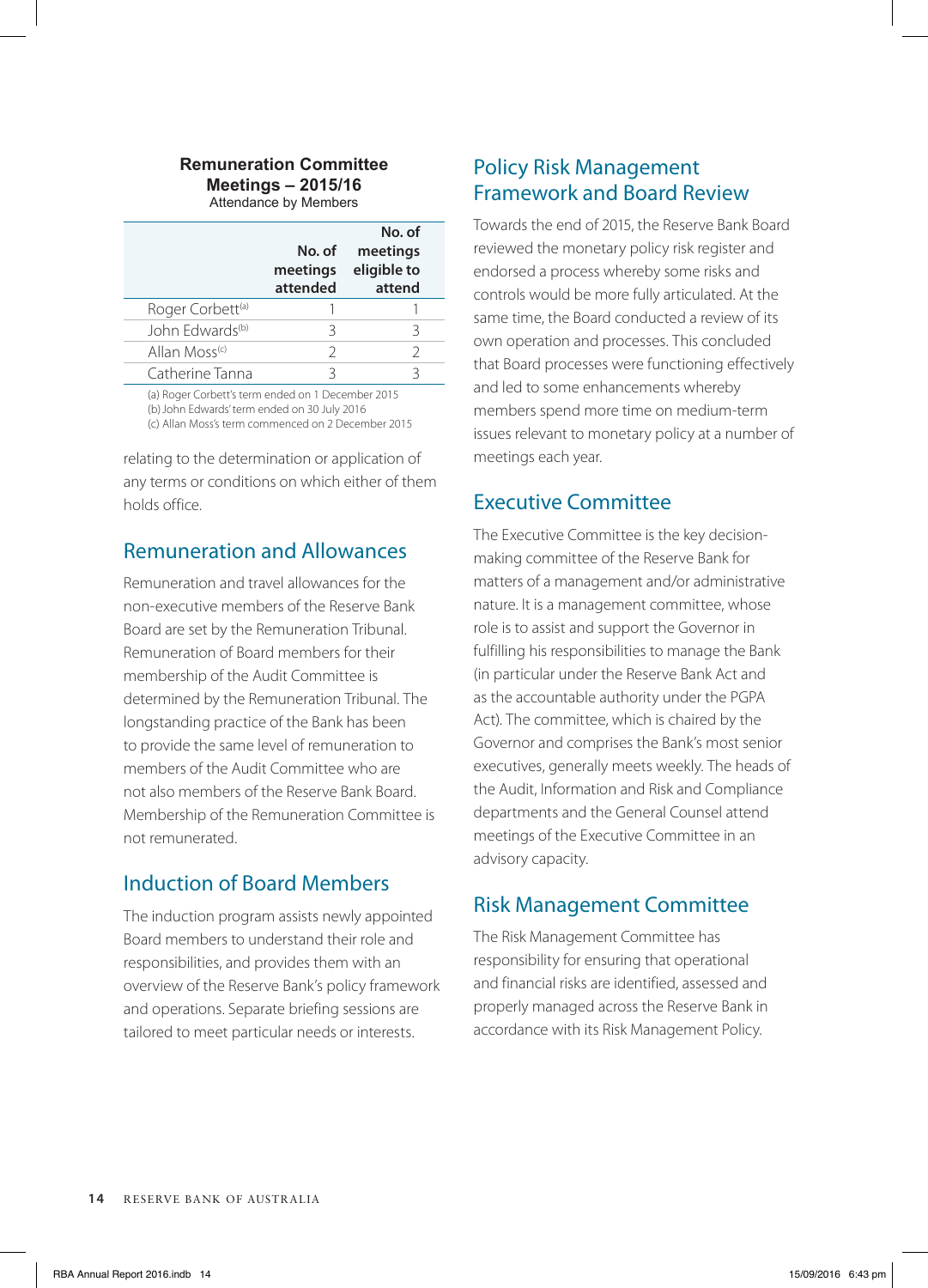It is a management committee chaired by the Deputy Governor and comprises senior executives drawn mainly from the operational areas of the Bank. During 2015/16, the committee met on six occasions and kept the Executive Committee and Reserve Bank Board Audit Committee informed of its activities.

Risks associated with the formulation of monetary and payments policies are the direct responsibility of the Reserve Bank Board and the Payments System Board, respectively. The boards review management of these risks periodically as part of their decision-making processes. Details of the Bank's risk management framework are provided in the chapter on 'Risk Management'.

#### Indemnities for Members of Boards and Senior Staff

During 2015/16, members of the Reserve Bank Board and the Payments System Board continued to be indemnified against liabilities incurred by reason of their appointment to the relevant Board or by virtue of holding and discharging such office. Indemnities given prior to 1 July 2014, the date of repeal of the *Commonwealth Authorities and Companies Act 1997* (CAC Act), were in accordance with section 27M of the CAC Act. New members of each Board whose term of office commenced during 2015/16 were indemnified in substantially similar terms.

Certain other indemnities continue, being indemnities in accordance with section 27M of the CAC Act provided by the Reserve Bank to other officers of the Bank in relation to liabilities they may incur in the conduct of their duties at the Bank, and to current senior staff and Reserve Bank Board members who, at the request of the Bank, are serving on the board of Note Printing Australia Limited or formerly served on that board or the board of Innovia Security Pty Ltd (formerly Securency International Pty Ltd).

As the Reserve Bank does not take out directors' and officers' insurance in relation to its Board members or other officers, no premiums were paid for any such insurance in 2015/16.

# Other Policy Matters

The Governor reports annually to the Reserve Bank Board on the process of review and implementation of key Reserve Bank policies, including compliance arrangements. An annual report covering matters relating to work health and safety in the Bank is also presented to the Board. The report for 2015/16 was provided to the Board at its August 2016 meeting.